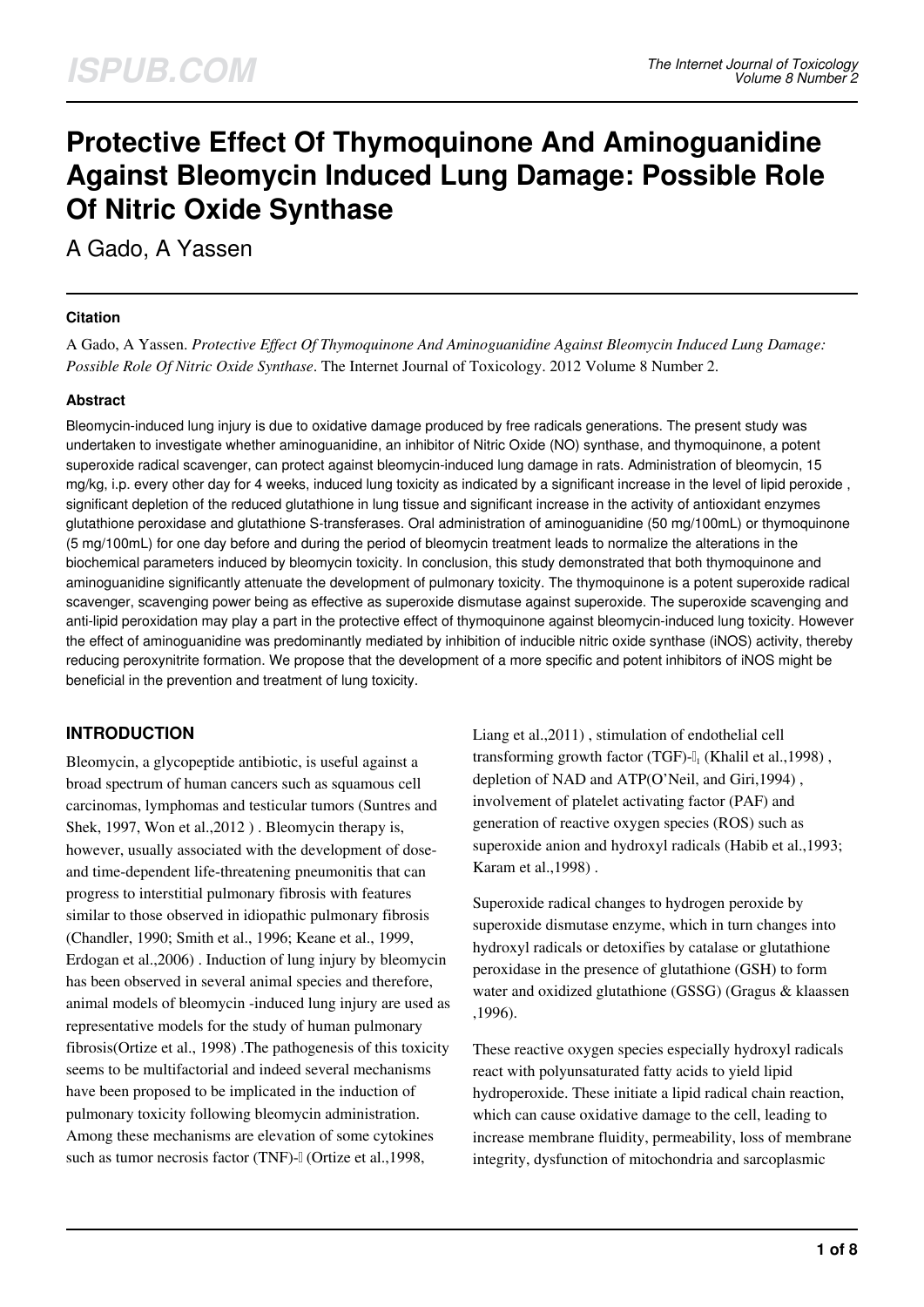reticulum and altered calcium homeostasis. The production of oxygen free radicals from bleomycin toxicity leads to arrhythmia and myocardial necrosis. (Ramos , et al.,1996).

Thymoquinone is a potent superoxide radical scavenger, its scavenging power being as effective as superoxide dismutase against superoxide. The superoxide scavenging and anti-lipid peroxidation may play a part in the protective effect of thymoquinone against doxorubicin -induced cardiotoxicity (Nagi and Mansour ,2000).

Nitric oxide (NO) is a small membrane-permeable gas that acts as a mediator of many physiological functions, including vascular relaxation via cyclic guanisine monophophate (cGMP) accumulation (Moncada, et al., 1991). It has been reported that NO can rapidly combine with superoxide to form peroxynitrite which result in nitric oxide scavenging (Pryor and Squadrito, 1995). Also, superoxide can trap and hence modulate the effect of nitric oxide, by controlling superoxide dismutase levels, therefore can influence the reaction pathways open to nitric oxide. Peroxynitrite is a potent and versatile oxidant that can attack a wide range of biological targets (Pryor and Squadrito, 1995).

Aminoguanidine, a compound structurally similar to Larginine (the substrate for nitric oxide), inhibits nitric oxide formation and interferes with the formation of peroxynitrite (Abraham et al., 2009) . As Bleomycin induced pulmonary cell damage is attributed to free radical formation, a possible protection could be achieved by inhibiting NO synthase. The present study was undertaken to investigate whether inhibition of nitric oxide synthase by aminoguanidine, an inhibitor of NO synthase, can protect against bleomycininduced lung toxicity and to investigate whether thymoquinone, a potent superoxide radical scavenger can protect against bleomycin -induced lung toxicity.

# **MATERIALS AND METHODS DRUGS AND CHEMICALS**

Bleomycin hydrochloride (BL) was supplied as bleomycin ampoules (15 mg) from Nippon Kayaku Co., LTD. (Tokyo, Japan). Aminoguanidine hydrochloride (AG) were obtained from Sigma (St. Louis, MO,USA).While thymoquinone (THQ) was obtained from Aldrich Chemical Co.. Thiobarbituric acid (TBA) was a product of Fluka (Buchs, Switzerland). All the other chemicals were of the highest analytical grade and obtained from commercial suppliers.

# **LABORATORY ANIMALS**

Male Swiss albino rats were used in this study. They were obtained from the Experimental Animal Care Center of Faculty of Science in Tanta University. The average body weight of animals was 200 g. and they were maintained under similar housing conditions with free access to food (Purina Chow) and water. The protocol of this study has been approved by Research Ethics Committee of College of Medicine, Tanta University, Tanta, Egypt.

# **EXPERIMENTAL PROTOCOL**

Rats were randomized into six groups, each consisted of five animals. The first group (BL group) received i.p. injection of BL at a dose of 15 mg/kg every other day for four consecutive weeks (Daba et al., 2002), while the second group, the aminoguanidine group (AG group), received aminoguanidine 50 mg /100ml in drinking water (Cartledge et al., 2001) . The third group, the thymoquinone (THQ) group, was given thymoquinone 5 mg /100ml in drinking water (Badary et al .,1997). The fourth group (AG – BL) received aminoguanidine in drinking water and one day later start BL treatment as in the first group. The fifth group (THQ – BL group) received thymoquinone in drinking water, and one day later the rats treated with BL as in the first group. The sixth group, the control group, received an i.p. injection of normal saline every other day for four consecutive weeks. Aminoguanidine and thymoquinone in the respective groups were given in the drinking water for the whole period (4 weeks) of experiment.

Twenty-four hours after the last dose of the specific treatment, all rats were weighed and then sacrificed by cervical dislocation.

# **PREPARATION OF LUNG HOMOGENATES FOR BIOCHEMICAL MEASUREMENTS**

The isolated lungs were rinsed in chilled 1.15 % KCl (pH 7.4) and weighed quickly. Lung / body weight ratio was then determined. Homogenization was carried out in ice-cold KCl  $(1.15\%, pH 7.4)$  to yield a  $10\%$  (w/v) tissue homogenates.

# **DETERMINATION OF REDUCED GLUTATHIONE AND LIPID PEROXIDATION IN LUNG TISSUES**

The tissue levels of the acid soluble thiols, mainly GSH, were assayed spectrophotometrically at 412 nm, according to the method of Ellman,( Ellman,1959) using spectrophotometer. The contents of GSH were expressed as mmol/g wet tissue. The degree of lipid peroxidation in lung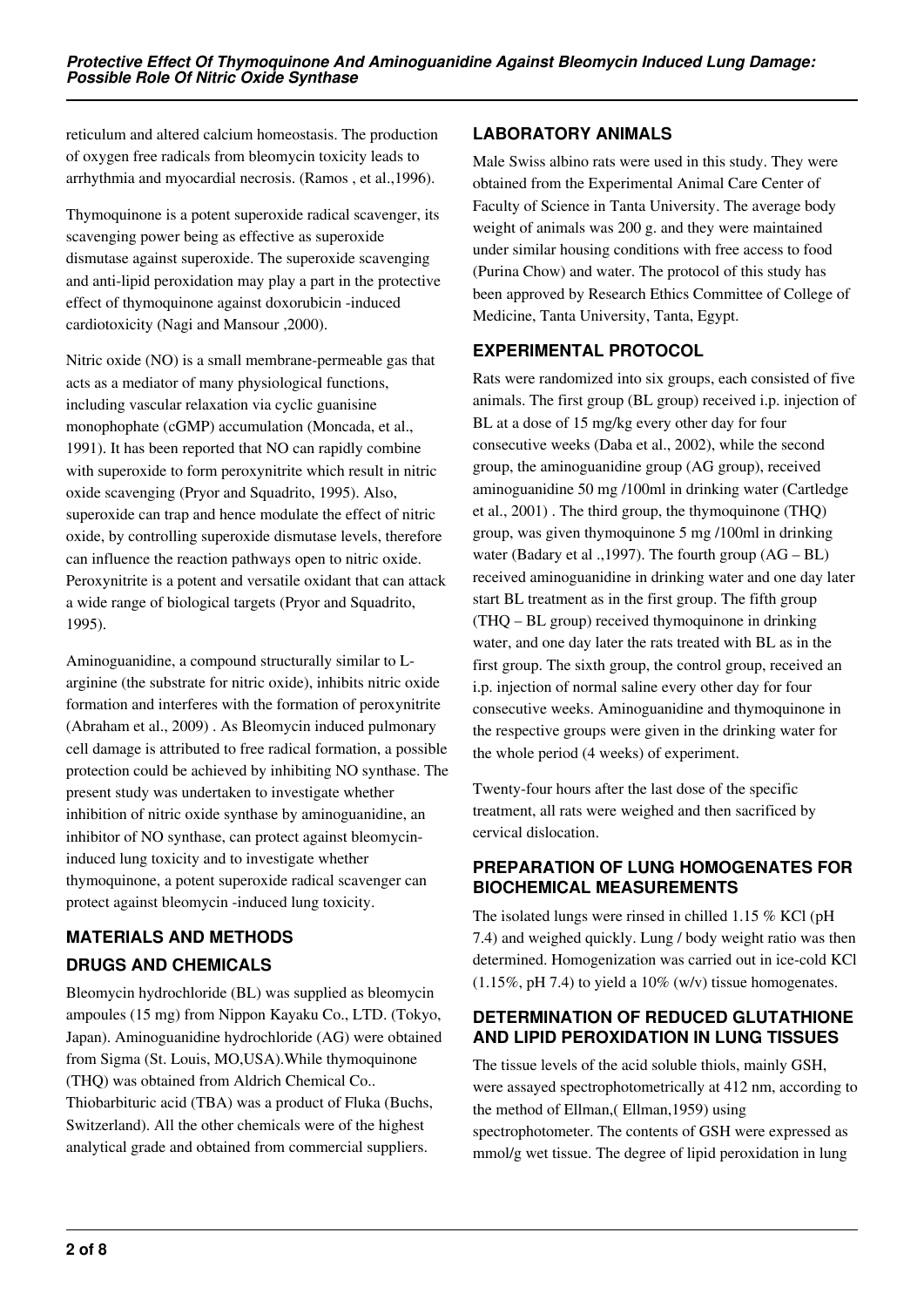tissues was determined by measuring thiobarbituric acid reactive substances (TBARS) in the supernatant tissue from homogenate (Ohkawa et al.,1979). The homogenates were centrifuged at 1,500 g and supernatant was collected and used for the estimation of TBARS. The absorbance was measured spectrophotometrically at 532 nm and the concentrations were expressed as nmol TBARS/g wet tissue.

## **DETERMINATION OF GLUTATHIONE S TRANSFERASE, GLUTATHIONE PEROXIDASE AND ALKALINE PHOSPHATASE ACTIVITY IN LUNG TISSUES**

Glutathione-S-transferase (GST) activity in lung homogenates was determined spectrophotometrically at 30°C with 1-chloro-2,4-dinitrobenzene (CDNB) as a substrate (Habig et al ., 1974) . The reaction was monitored at 340 nm and the activity of GST is expressed as lmol GSH-CDNB conjugates formed per min per g tissue.

Glutathione peroxidase (GSH-PX) activity was estimated in tissue homogenates by a kinetic assay at 37°C using a test reagent kit for Se-GSH-Px (RANSEL, Randox, UK). Absorbance was measured at 340 nm and the results are expressed as lmol/min /g tissue (Paglia and Valentine, 1967).

Alkaline phosphatase (ALK) activity was determined in lung tissue colourimetrically at 510 nm(Belfield, and Goldberg, 1971) using a test reagent kit (BioMerieux, France). The results are expressed as μmol/min /g tissue.

# **STATISTICAL ANALYSIS**

Data are expressed as means ± S.E.M. Statistical significance was taken as p<0.05, using one-way analysis of variance (ANOVA) followed by Tukey-Kramer multiple comparisons test to judge the difference between various groups.

# **RESULTS GENERAL OBSERVATION**

Administration of BL, at a dose of 15 mg/kg every other day for four consecutive weeks, did not significantly alter body or lung weight of the treated rats. Also, the ratio of lung weight/body weight did not altered after treatment. Similarly, AG or THQ or combined AG or THQ with BL treatment did not alter the body weight, lung weight or the ratio of lung weight / body weight.

# **EFFECTS OF BLEOMYCIN, AG AND THQ ON**

# **THE MEASURED BIOCHEMICAL PARAMETERS IN THE LUNG HOMOGENATES**

The effects of Bl, AG, THQ and their combination are demonstrated in Figure 1. The control value of GSH in the lung homogenate of normal rats was  $1.48 \pm 0.07$  µmole/g tissue. Administration of BL significantly decreased the GSH level by 54% of control value. However, combined administration of BL and AG or THQ significantly altered the GSH levels (1.44  $\pm$  0.03, 1.55  $\pm$  0.14 µmole/g tissue respectively) when compared to normal lung homogenate. AG or THQ alone did not significantly alter the level of GSH (Fig 1).

BL treatment significantly increase the levels of LP in the lung homogenate, the LP level in normal homogenate was  $152.3 \pm 6.4$  nmole MDA/g tissue, while after treatment with BL the LP level increased by 28.2% (Fig 2). Similarly, coadministration of AG or THQ with BL decrease the LP level to reach  $139 \pm 8.5$  and  $149 \pm 6.8$  nmole MDA/g tissue respectively (Fig 2).

The GST activity in normal homogenate was  $3.5 \pm 0.4$ µmole/ min /g tissue. Treatment with BL, significantly alter the GST activity as can be seen in figure 1b. Similarly, coadministration of AG or THQ with BL decrease the GST activity level to reach  $3.5 \pm 0.53$  and  $3.7 \pm 0.61$  nmole MDA/g tissue respectively (Fig 3).

The GSH-Px activity in normal lung homogenate was  $18.2 \pm$ 2.8 µmole/ min /g tissue. BL treatment significantly increased the activity by 174%. Co administration of AG with BL treatment significantly alters the activity of GSH-px compared to the control value (Figure 4). However, Co administration of THQ with BL, the activity of GSH-px returned back to nearly normal value.

The normal alkaline phosphatase (ALK) activity in the lung homogenate was  $10.4 \pm 0.8$  lmol/min /g tissue. Treatment of rats with BL significantly affects the ALK activity to 15.4  $\pm$ 0.8 lmol/min /g tissue. Co administration of AG with BL treatment did not significantly alter the activity of ALK compared to the control value. However, Co administration of THQ with BL, the activity of ALK returned back to nearly normal value (Figure5).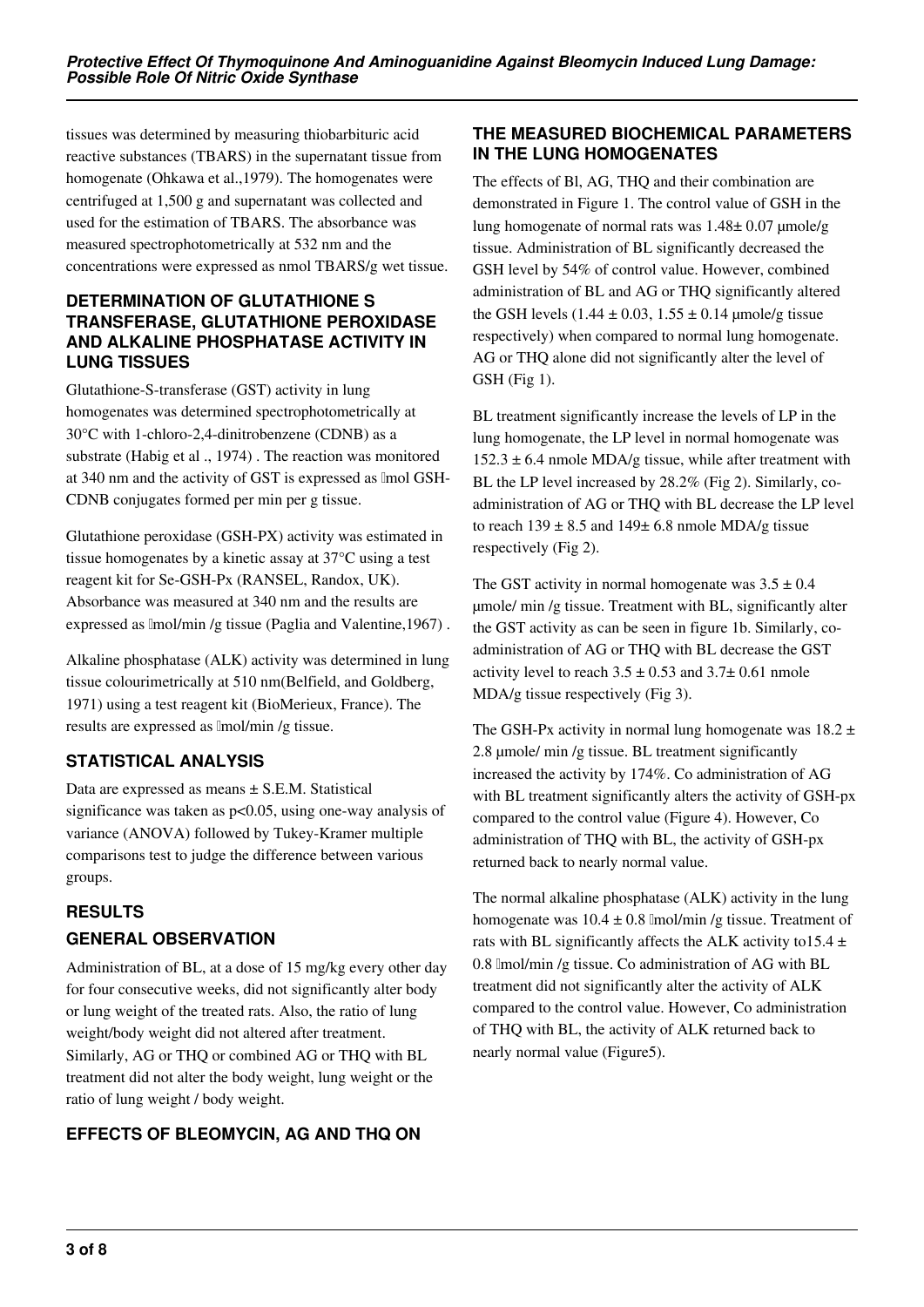#### **Figure 1**

Figure 1: Effect of THQ and AG on Bleomycin-induced changes in the levels of glutathione (G SH) in lung



Eleomycin (15 mg/kg, i.p. every otherday for 4 weeks). AG (50 mg/kg, p.o.) were administered<br>for 4 weeks. THO (5 mg/kg, p.o.) were administered for 4 weeks. In case of combined<br>treatment, AG or THO was given ond day prior

\* Significant difference from control group # Significant difference from bleomycin group<br>#\* P<0.05 ##\*\*\* P<0.01 ###\*\*\* P<0.001

# **Figure 2**

Figure 2: Effect of THQ and AG on Bleomycin-induced changes in the levels of lipid peroxides (MDA) in lung



Bleomycin (15 mg/kg, i.p. every otherday for 4 weeks). AG (50 mg/kg, p.o.) were administered for 4 weeks. THO (5 mg/kg, p.o.) were administered for 4 weeks. In case of combined treatment, AG or<br>THO was given ond day prior to the administration of bleomycin. Twenty four hours after the last<br>dose of BL, rats were sacrific (pH 7.4) to yield 10% tissue homogenates

\* Significant difference from control group # Significant difference from bleomycin group<br>#\* P<0.05 ##\*\* P<0.01 ###\*\*\* P<0.001

## **Figure 3**

Figure 3: Effect of THQ and Ag on Bleomycin-induced changes in the levels of the activities of glutathione Stransferases (GST) in lung



Bleomycin (15 mg/kg, i.p. every otherday for 4 weeks). AG (50 mg/kg, p.o.) were administered<br>for 4 weeks. THQ (5 mg/kg, p.o.) were administered for 4 weeks. In case of combined<br>treatment, AG or THQ was given ond day prior

\* Significant difference from control group # Significant difference from bleomycin group<br>#\* P<0.05 ##\*\* P<0.01 ###\*\*\* P<0.001

#### **Figure 4**

Figure 4: Effect of THQ and AG on Bleomycin-induced changes in the activities of glutathione peroxidase (G SH-Px) enzyme in lung



\* Significant difference from control group # Significant difference from bleomycin group<br>#\* P<0.05 ##\*\* P<0.01 ###\*\*\* P<0.001

## **Figure 5**

Figure 5: Effect of THQ and AG on Bleomycin-induced changes in the activities of alkaline phosphatase (ALK) enzyme in lung



" Significant difference from control group # Significant difference from bleomycin group<br>#" P<0.05 ##"" P<0.01 ###"" P<0.001

## **DISCUSSION**

Bleomycin, a highly effective antitumor agent, is known to produce lung injury that limits its clinical use (Chandler,1990; Smith et al.,1996; Keane et al.,1999, Erdogan et al.,2006) . This lung injury is characterized by acute pulmonary inflammatory reaction associated with pulmonary edema and possibly pulmonary fibrosis(Ortize et al.,1998) . Bleomycin has also been reported to mediate pulmonary endothelial cell damage (Orr et al .,1988) . In the present study, bleomycin-induced lung injury was detected by the alterations observed in the levels and activities of the measured biochemical parameters. Treatment of rats with bleomycin significantly increased the lipid peroxide level concomitant with reduction in glutathione level in the lung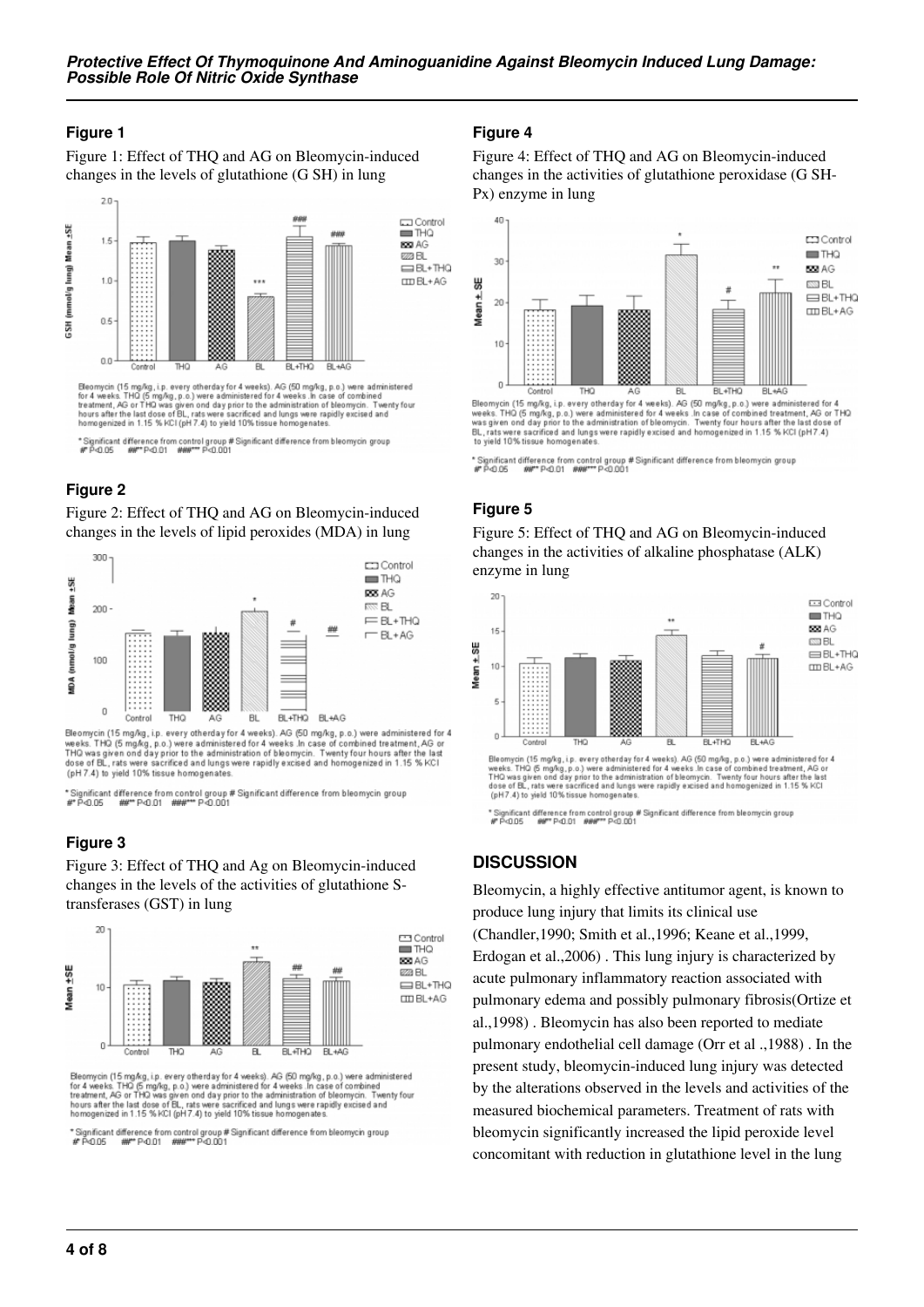homogenates. The primary mechanism by which bleomycin induces pulmonary toxicity is thought to be related to redox cycling of an iron-bleomycin complex that catalyzes the formation of superoxide and hydroxyl radicals and causes DNA strand scission and lipid peroxidation (Muraoka et al., 1986, Kara et al.,2010) .

The observed increase in LP content of lung tissue is in accordance with the finding of Kara et al.,2010. Also, Kalayarasan et al., 2008 who found a significant increase in the amount of thiobarbituric acid reacting products (as an index of lipid peroxidation) after administration of bleomycin. The results of the present study also showed that administration of bleomycin induced a marked elevation in GSH-PX activity as well as GST activity.

It is documented that agents which cause lung damage through generating reactive oxygen species, stimulate the protective antioxidant cellular defense mechanism in order to detoxify the generated reactive radicals and lipid peroxides(Chandler et al.,1988 . Inghilleri et., 2006) .

The remarkable increase in the normal level of GSH-PX of the lung tissue after bleomycin treatment observed in the present study is in accordance with the finding of others who reported an elevation in the GSH-PX activity after bleomycin administration( Filderman et al., 1988, Arslan et al.,2002) .

Bleomycin toxicity was associated with increased GSHshuttle enzymes (glutathione reductase and glutathione peroxidase) in response to oxidant stress induced by the drug treatment. On the other hand, it has been reported that GSH-PX activity was consistently reduced following treatment with bleomycin, this lowering of GSH-PX suggests an oxidative type of injury with bleomycin induced damage in lung tissue (Paranka and Dorr, 1994) . Furthermore, the decrease in GSH-PX has been reported to be potentially ascribable to inactivation by the increase in the reactive oxygen species or lipid peroxides when oxidative damage is extreme(Blum and Fridovich,1985; Hasegawa et al ., 1992;) . The discrepancy between the results of GSH-Px could be attributed to the difference in the schedule of treatment, severity of lung damage (injury vs fibrosis) and/or the time intervals adapted for the parameter measurement following bleomycin treatment. The observed increase of alkaline phosphatase activity in the lung tissue in the present study is similar to that reported by Narayanan , (2000) who reported a remarkable rise in the level of alkaline phosphatase in the

lungs injured by bleomycin .

In the present study, combined treatment of thymoquinone with bleomycin leads to a significant decrease in the bleomycin induced lung damage. The thymoquinone is a potent free radical scavenger, scavenging power being as effective as superoxide dismutase against superoxide (Nagi and Mansour ,2000). The free radical scavenging and antilipid peroxidation play part in the protective effect of thymoquinone against bleomycin induced lung toxicity. Our results are in agreement with recent studies that report the protective effect of thymoquinone against lung toxicity induced by other toxic agents like toluene (Kanter, 2011), while the recent data of our finding is the use of this protector with BL lung damage.

Also our results are consistent with alleviation of lung toxicity by other antioxidants such as caffeic acid phenethyl ester (Ozyurt et al., 2004) , N-acetylcysteine (Fu,et al ., 2010) alpha tocopherol (Deger et al., 2007) and Diallylsulfide (Kalayarasan et al., 2008).

It has been shown that THQ pretreatment protected other organs against oxidative damage induced by a variety of free radical generating agents, including carbon tetrachloride (Mansour et al ., 2001) and against chemical carcinogenesis (Nagi and Almakki , 2009).

The role of nitric oxide in bleomycin induced lung toxicity has been considered (Inghilleri et al.,2006). Nitric oxide has been reported to be involved in diverse physiological and pathophysiological processes including host immune defense, vasoregulation and the pathogenesis of diabetes (Corbett et al., 1992 and Nathan, 1992). Nitric oxide synthase (NOS), an enzyme that is involved in the synthesis of NO has been shown to be activated in the inflammatory lesion (Anderson et al., 1995 and Genovese et al., 2005). There are at least three types of NOS, the constitutive cNOS, the endothelial eNOS and the inducible iNOS (Nathan & Xie ,1994). Genovese et al., 2005, clearly demonstrate that iNOS plays an important role in the lung injury induced by bleomycin. The absence or inhibition of iNOS in mice (animals with genetic or pharmacological inhibition of iNOS) significantly prevent lung inflammation induced by bleomycin administration (Genovese et al., 2005)

In the present study, combined treatment aminoguanidine with bleomycin leads to significant decrease BL-lung damage. Aminoguanidine, an inhibitor of iNOS (Misko et al., 1993), was demonstrated to decrease the severity of the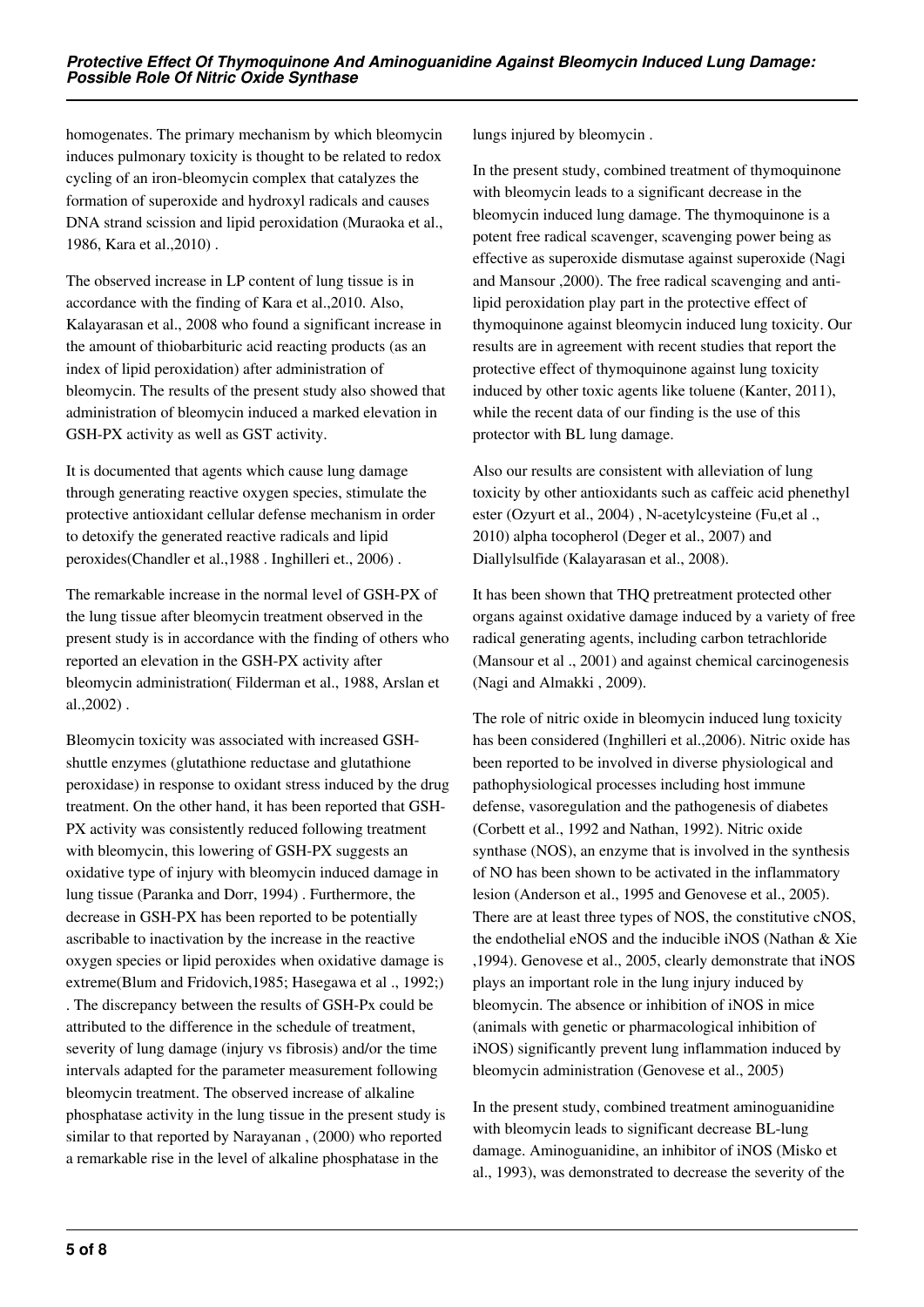pathophysiological changes attributed to excess NO production in diabetes (Li et al., 2011). Also, aminoguanidine had a protective role against gentamicininduced acute renal failure (Polat et al ., 2006). Our results are in agreement with other studies that report the protective effect of aminoguanidine against lung toxicity induced by bleomycin or other different lung injury models (Erglu et al ., 2008 and Guo et al.,2009).

In conclusion, this study demonstrated that both thymoquinone and aminoguanidine significantly attenuate the development of lung toxicity. The results suggest that thymoquinone suppress iNOS expression due to its antioxidant and/ or nuclear factor-Kappa B inhibitory property; however the effect of aminoguanidine was predominantly mediated by inhibition of iNOS activity, there by reducing peroxynitrite formation. We propose that the development of a more specific and potent inhibitors of iNOS might be beneficial in the prevention and treatment of lung toxicity.

# **ACKNOWLEDGEMENTS**

Thanks for Dr Ayman Wageeh, assistant professor of biochemistry, college of medicine, Tanta University, Egypt for his help in the practical part of this work.

## **References**

r-0. Abraham P, Rabi S, Kulothungan P. (2009): Aminoguanidine, selective nitric oxide synthase inhibitor, ameliorates cyclophosphamide-induced hemorrhagic cystitis by inhibiting protein nitration and PARS activation. Urology. 2009 Jun;73(6):1402-6.

r-1. Anderson, S. E. ; Kallstrom, L. ; Malm, M. ; Miller-Larsson, A. and Axelsson, B. (1995): Inhibition of nitric oxide synthase reduces sephadex-induced oedema formation in the rat lung: dependence on intact adrfunction. Inflamm Res ; 44(10): 418-22.

r-2. Arslan SO, Zerin M, Vural H, Coskun A. (2002): The effect of melatonin on bleomycin -induced pulmonary fibrosis in rats. J Pineal Res. 32(1):21-5.

r-3. Badary OA, Nagi MN, al-Shabanah OA, al-Sawaf HA, al-Sohaibani MO, al-Bekairi AM. (1997): Thymoquinone ameliorates the nephrotoxicity induced by cisplatin in rodents and potentiates its antitumor activity. Can J Physiol Pharmacol. 75(12):1356-61.

r-4. Belfield, A., and Goldberg, D.M. (1971) : Revised assay for serum phenyl phosphatase activity using 4-aminoantipyrine. Enzyme 12, 561-265.

r-5. Blum, J. and Fridovich, I. (1985): Inactivation of glutathione peroxidase by superoxide radical. Arch. Biochem. Biophys. 240(2), 500-504.

r-6. Cartledge, J. J. ; Eardley, I. and Morrison, J. F. (2001): Advanced glycation end-products are responsible for the impairment of corpus cavernosal smooth muscle relaxation seen in diabetes., BJU Int ;87(4):402-7.

r-7. Chandler, D. B. (1990): Possible mechanisms of Bleomycin -induced fibrosis. Clin. Chest Med. 11, 21-30. r-8. Chandler, D. B., Barton, J.C. and Briggs, D.D. (1988): Effect of iron deficiency on Bleomycin -induced lung fibrosis in the hamster. Am. Rev. Respir. Dis. 137(1), 85-92. r-9. Corbett, J. A. ; Tilton, R. G. ; Chang, K. ; Hasan, K. S. ; Ido, Y. ;Wang, J. l. ; Sweetland, M. A. ; Lancaster, J. ; williamson, Jr. and McDanial, M. L. (1992):. Aminoguanidine a novel inhibitor of nitric oxide formation

prevents diabetic vascular dysfunction Diabetes; 41: 552-556.

r-10. Daba MH, Abdel-Aziz AA, Moustafa AM, Al-Majed AA, Al-Shabanah OA, El-Kashef HA.(2002): Effects of Lcarnitine and ginkgo biloba extract (EG b 761) in experimental bleomycin-induced lung fibrosis. Pharmacol Res. Jun;45(6):461-7.

r-11. Deger Y, Yur F, Ertekin A, Mert N, Dede S, Mert H. (2007): Protective effect of alpha-tocopherol on oxidative stress in experimental pulmonary fibrosis in rats. Cell Biochem Funct. 25(6):633-7.

r-12. Ellman, G. (1959): Tissue sulfhydryl groups. Arch. Biochem. Biophys. 82, 70.

r-13. Erdogan H, Fadillioğlu E, Kotuk M, Iraz M, Tasdemir S, Oztas Y, Yildirim Z. (2006): Effects of Ginkgo biloba on plasma oxidant injury induced by bleomycin in rats. Toxicol Ind Health. 2006 Feb;22(1):47-52.

r-14. Eroglu C, Yildiz OG, Saraymen R, Soyuer S, Kilic E, Ozcan S.(2008): Aminoguanidine ameliorates radiationinduced oxidative lung damage in rats. Clin Invest Med. 31(4):E182-8.

r-15. Filderman, A. E.; Genovese, L. A. and Lazo, J. S. (1988): Alterations in pulmonary protective enzymes following systemic Bleomycin treatment in mice. Biochem. Pharmacol. 37(6), 1111-1117.

r-16. Fu YQ, Fang F, Lu ZY, Kuang FW, Xu F.( 2010): Nacetylcysteine protects alveolar epithelial cells from hydrogen peroxide-induced apoptosis through scavenging reactive oxygen species and suppressing c-Jun N-terminal kinase. Exp Lung Res. 36(6):352-61.

r-17. Genovese T, Cuzzocrea S, Di Paola R, Failla M, Mazzon E, Sortino MA, Frasca G, Gili E, Crimi N, Caputi AP, Vancheri C. (2005):Inhibition or knock out of inducible nitric oxide synthase result in resistance to bleomycin induced lung injury. Respir Res. Jun 14;6:58.

r-18. Gragus, Z. and klaassen, C. D. (1996):Mechanisms of toxicity, in : Casarett and Doull s Toxicology. the basic science of poisons, , ed. by: klaassen C D,Andur MO and Doull J, 5 th ed. , new york: macmillan publishing co., inc., pp. 41-48.

r-19. Guo H, Chen XL, Chen C, Jin H, Ai J. (2009):The effects of aminoguanidine inhalation on bleomycin -induced fibrosis in lungs) . Zhongguo Ying Yong Sheng Li Xue Za Zhi. 25(4):543-7.

r-20. Habib, M.P., Lackey, D.L. and Lantz, R. C. (1993): Vitamin A pretreatment and Bleomycin induced rat lung injury. Res. Commun. Chem. Pathol. Pharmacol. 81(2), 199-208.

r-21. Habig, W.H., Pabst, M. J. and Jakoby, W. B. (1974): Glutathione S-transferases. The first enzymatic step in mercapturic acid formation. J. Biol. Chem. 249, 7130-7135. r-22. Hasegawa, T., Kaneko, F. and Niwa,Y. (1992): Changes in lipid peroxide levels and activity of reactive oxygen scavenging enzymes in skin, serum and liver following UVB irradiation in mice. Life Sciences 50, 1893-1897 .

r-23. Inghilleri S, Morbini P, Oggionni T, Barni S, Fenoglio C. (2006): In situ assessment of oxidant and nitrogenic stress in bleomycin pulmonary fibrosis. Histochem Cell Biol. 125(6):661-9.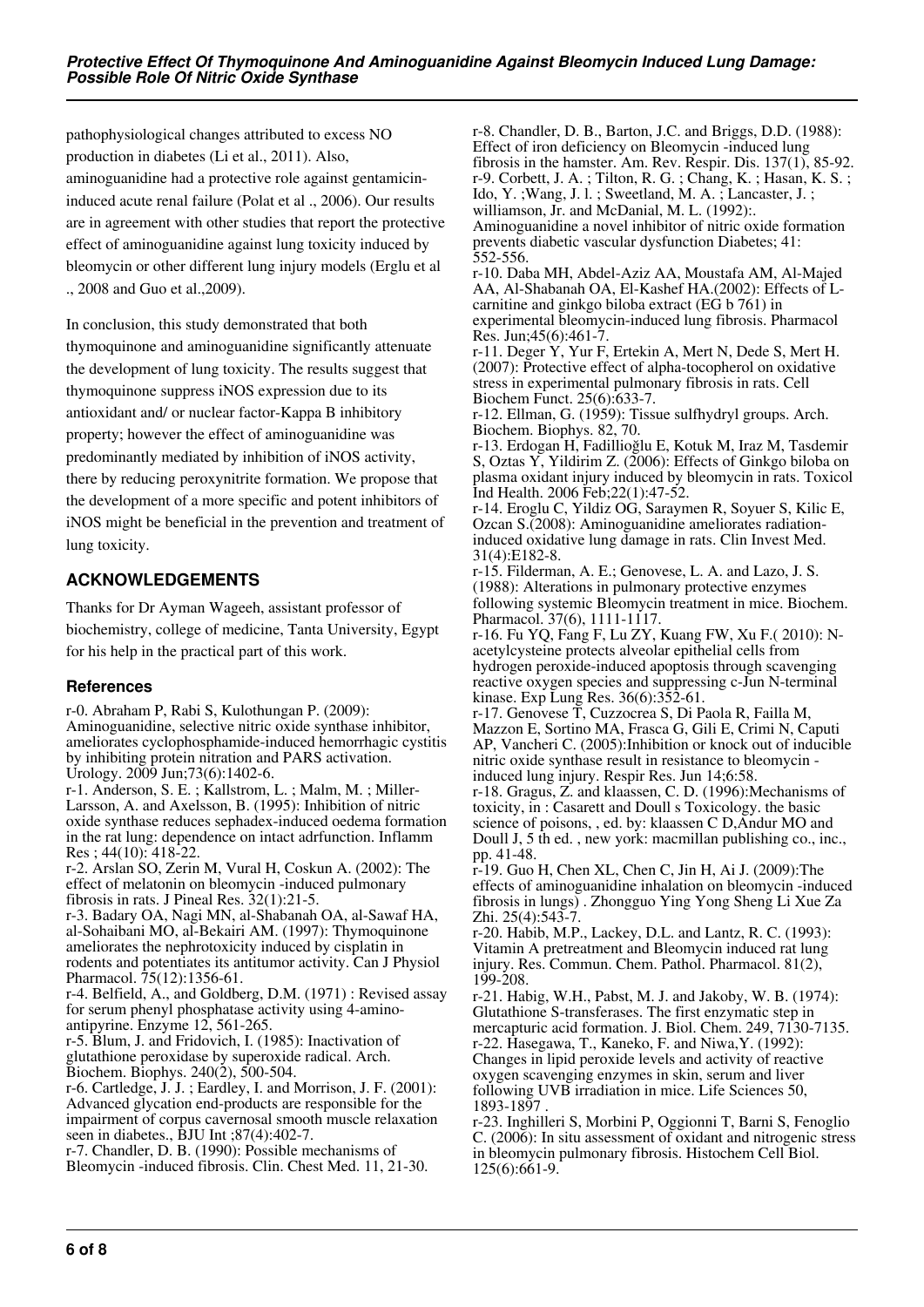r-24. Kalayarasan S, Sriram N, Sudhandiran G. (2008): Diallyl sulfide attenuates bleomycin -induced pulmonary fibrosis: critical role of iNOS, NF-kappaB, TNF-alpha and IL-1beta. Life Sci. 6;82(23-24):1142-53.

r-25. Kanter M.( 2011): Thymoquinone attenuates lung injury induced by chronic toluene exposure in rats. Toxicol Ind Health. 27(5):387-95.

r-26. Kara H, Karatas F, Tug T, Canatan H, Karaoglu A. (2010): Protective effect of octreotide on intra-tracheal bleomycin -induced oxidative damage in rats. Exp Toxicol Pathol. 62(3):235-41.

r-27. Karam, H., Hurbain-Kosmath, I. and Housset, B. (1998): Antioxidant activity in alveolar epithelial type 2 cells of rats during the development of Bleomycin injury. Cell Biol. Toxicol. 14(1), 13-18.

r-28. Keane, M. P., Belperio, J. A. and Arenberg, A. D. (1999): IFN-gamma-inducible protein-10 attenuates Bleomycin -induced pulmonary fibrosis via inhibition of angiogenesis. J. Immunol. 163(10), 5686-5692.

r-29. Khalil, N., Whitman, C. and Zuo, L. (1998): Regulation of alveolar macrophage transforming growth factor-beta secretion by corticosteroids in Bleomycin induced pulmonary inflammation in the rat. J. Clin. Invest. 92(4), 1812-1816.

r-30. Li Q, Ao X, Du Y, Li Y, Ou Y, Gong R, Sun X, Yang YX, Wen G.(2011): Effects of aminoguanidine and vitamin C on collagen type IV in diabetic nephropathy rats. Endocrine. 39(3):251-8.

r-31. Liang X, Tian Q, Wei Z, Liu F, Chen J, Zhao Y, Qu P, Huang X, Zhou X, Liu N, Tian F, Tie R, Liu L, Yu J. (2011): Effect of Feining on bleomycin -induced pulmonary injuries in rats. J Ethnopharmacol. 2011 Apr 12;134(3):971-6.

r-32. Mansour MA, Ginawi OT, El-Hadiyah T, El-Khatib AS, Al-Shabanah OA, Al-Sawaf HA. (2001):Effects of volatile oil constituents of Nigella sativa on carbon tetrachloride-induced hepatotoxicity in mice: evidence for antioxidant effects of thymoquinone. Res Commun Mol Pathol Pharmacol.;110(3-4):239-51.

r-33. Misko TP, Moore WM, Kasten TP, Nickols GA, Corbett JA, Tilton RG, McDaniel ML, Williamson JR, Currie MG . 1993):Selective inhibition of the inducible nitric oxide synthase by aminoguanidine. Eur J Pharmacol 233: 119-125.

r-34. Moncada, S. ; Palmer, R. M. J. and Higgs, E. A. (1991): Nitric oxide physiology pathophysiology and pharmacology. Pharmacol Rev 143: 109-142.

r-35. Muraoka, Y.; Takita, T. and Umezawa, H. (1986): Bleomycin and peplomycin. In: Cancer chemotherapy. Pinedo, H.M. and Chabner, B.A. {Eds}., vol. 8, Elsevier, New York, pp 65-72.

r-36. Nagi MN, Almakki HA.(2009): Thymoquinone supplementation induces quinone reductase and glutathione transferase in mice liver: possible role in protection against chemical carcinogenesis and toxicity. Phytother Res. 23(9):1295-8.

r-37. Nagi,M.N. and Mansour, M. A.(2000): Protective effect of thymoquinone against doxorubicin-induced cardiotoxicity in rats: a possible mechanism of protection.Pharmacol Res. Mar;41(3):283-9.

r-38. Narayanan, V. (2000): Pulmonary protective effects of curcumin against bleomycin toxicity. Life Sciences 66(2), 21-25.

r-39. Nathan, C. (1992): Nitric oxide as a secretory product of mammalian cells. FASEB J;6: 3051-3064.

r-40. Nathan, C. and Xie, Q. W.(1994): Nitric oxide synthase roles tolls and controls. Cell; 78: 915-918.

r-41. O'Neil, C. A. and Giri, S. N. (1994): Biochemical mechanisms for the attenuation of Bleomycin -induced lung fibrosis by treatment with niacin in hamsters: the role of NAD and ATP. Expt. Lung Res. 20(1), 41-46.

r-42. Ohkawa, H., Ohishi, N., Yagi, K. (1979): Assay for lipid peroxides in animal tissues by thiobarbituric acid reaction. Anal. Biochem. 95, 351-356.

r-43. Orr, F.W., Adamson, I. Y. and Warner, D. (1988): The effects of oxygen radical-mediated pulmonary endothelial damage on cancer metastasis. Mol. Cell Biochem. 84(2),189.-192.

r-44. Ortize, L.A. ; Lasky, J. and Hamilton, R.F. (1998): Expression of TNF and the necessity of TNF receptors in Bleomycin -induced lung injury in mice. Expt. Lung Res. 24, 721-725.

r-45. Ozyurt H, Söğüt S, Yildirim Z, Kart L, Iraz M, Armutçu F, Temel I, Ozen S, Uzun A, Akyol O.( 2004): Inhibitory effect of caffeic acid phenethyl ester on bleomycin e-induced lung fibrosis in rats. Clin Chim Acta. 339(1-2):65-75.

r-46. Paglia, D.E. and Valentine,W .N. (1967): Studies on the quantitative and qualitative characterization of erythrocyte glutathione peroxidase. J. Lab. Clin. Med. 70, 158-161.

r-47. Paranka, N.S. and Dorr, R.T. (1994): Effect of doxorubicin on glutathione and glutathione-dependent enzymes in cultured rat heart cells. Anticancer Res. 14, 2047-2050.

r-48. Polat Allll, Parlakpinar H, Tasdemir S, Colak C, Vardi N, Ucar M, Emre MH, Acet A.(2006): Protective role of aminoguanidine on gentamicin-induced acute renal failure in rats. Acta Histochem. 108(5):365-71.

r-49. Pryor, W. A. and Squadrito, G. L. (1995): The chemistry of peroxynitrite a product from the reaction of nitric oxide with superoxide Am J physiol; 12: L699-L722. r-50. Ramos, K, S, ; Chacone, E. and Akosta, D. (1996):Toxic response of the heart and vacuolar system, in :

Casarett and Doull s Toxicology. the basic science of poisons, , ed. by: klaassen C D,Andur MO and Doull J, 5 th ed. , new york: macmillan publishing co., inc.,. pp. 492-497. r-51. Smith, R.E.; Strieter, R.M. and Phan, S. H. (1996): C-C chemokines: novel mediators of pro-fibrotic inflammatory response to Bleomycin challenge. Am. J. Respir. Cell Mol. Biol. 15, 693-698.

r-52. Suntres, Z. E. and Shek, P. N. (1997): Protective effect of liposomal alpha-tocopherol against Bleomycin -induced lung injury. Biomed. Environ. Sci. 10(1), 47-52.

r-53. Won YW, Kwon JH, Lee SI, Oh SY, Kim WS, Kim SJ, Won JH, Kim KH, Park SK, Kim JS, Suh C, Yoon DH, Park JS, Kim MK, Kim H, Kang HJ, Mun YC, Kwak JY, Kim HJ, Eom HS. (2012): Clinical features and outcomes of Hodgkin's lymphoma in Korea: Consortium for Improving Survival of Lymphoma (CISL). Ann Hematol., ;91(2):223-33.